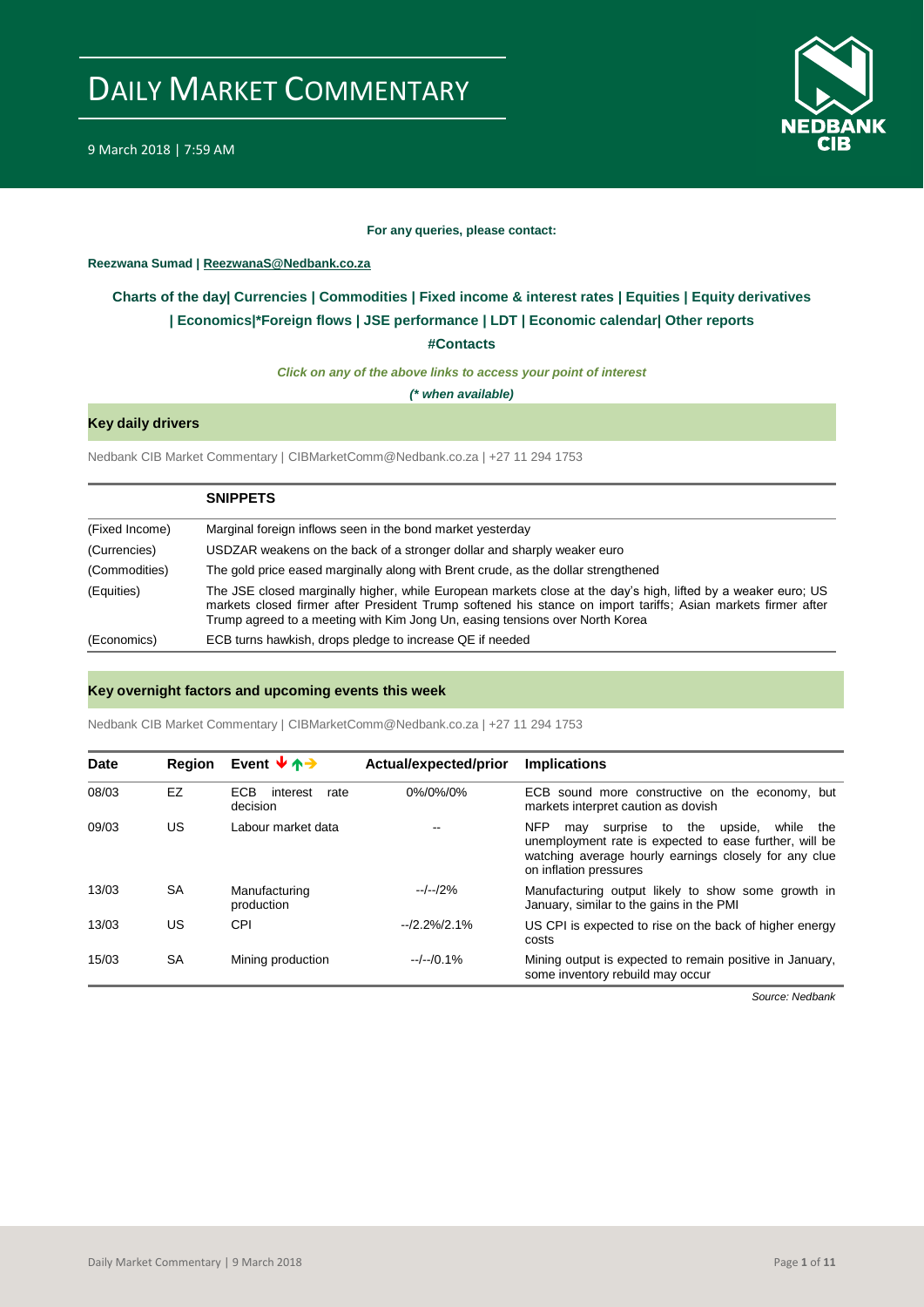

# <span id="page-1-0"></span>**Fixed income and interest rates [back to top](#page-0-0) back to top**

Bond flow sales |+2711 535 4021 | Corporate Money Markets | +2711 535 4007 | Business Bank Money Markets | +2711 535 4006

|                                 |            | Δ              | Δ                | Δ          | Δ        | <b>MTD</b> trend |
|---------------------------------|------------|----------------|------------------|------------|----------|------------------|
| <b>Bonds</b>                    | Last price | 1 <sub>d</sub> | <b>MTD</b>       | <b>YTD</b> | 12Month  |                  |
|                                 | %          | bps            | bps              | bps        | bps      |                  |
| R204-0.8 yrs                    | 6.49       | $-0.30$        | $-7.30$          | $-57.20$   | $-94.30$ | ⊕                |
| R208-3.1 yrs                    | 6.99       | $-0.00$        | $-4.70$          | $-56.50$   | $-86.50$ | ⊕                |
| R186-8.8 yrs                    | 8.09       | $-0.05$        | $-3.85$          | $-50.35$   | $-62.85$ | ⊕                |
| R2048-30 yrs                    | 9.08       | 0.05           | 1.35             | $-63.75$   | $-43.85$ | 合                |
| US 10 yr                        | 2.87       | 1.10           | 0.66             | 46.27      | 26.28    | 合                |
| <b>UK 10 yr</b>                 | 1.47       | $-2.00$        | $-2.70$          | 28.40      | 25.60    | ⊕                |
| German 10 yr                    | 0.63       | $-2.70$        | $-2.80$          | 20.10      | 25.80    | ⊕                |
| Japan 10 yr                     | 0.05       | $-0.10$        | 0.00             | 0.50       | $-4.30$  |                  |
|                                 |            | Δ              | Δ                | Δ          | Δ        | <b>MTD</b> trend |
| <b>Money Market</b>             | Last price | 1 <sub>d</sub> | <b>MTD</b>       | <b>YTD</b> | 12Month  |                  |
|                                 | %          | bps            | bps              | bps        | bps      |                  |
| SA repo rate                    | 6.75       | 0.00           | 0.00             | 0.00       | $-25.00$ |                  |
| SA prime rate                   | 10.25      | 0.00           | 0.00             | 0.00       | $-25.00$ |                  |
| SA CPI (MTD = previous month)   | 4.40       |                | $-30.00$         |            |          | ⊕                |
| SA 3m JIBAR                     | 7.13       | 0.00           | 0.00             | $-3.30$    | $-21.70$ | ⇛                |
| SA 3m NCD                       | 7.13       | $-1.25$        | $-1.25$          | $-2.50$    | $-17.50$ | ⊕                |
| SA 6m NCD                       | 7.58       | 1.25           | 0.00             | $-2.50$    | $-35.00$ | ⇛                |
| SA 12m NCD                      | 7.90       | 1.25           | $-2.50$          | 0.00       | $-45.00$ | ⊕                |
| US 3m LIBOR                     | 2.07       | 1.42           | 5.42             | 37.71      | 96.24    | ⇑                |
| UK 3m LIBOR                     | 0.60       | $-0.11$        | 1.83             | 7.89       | 24.79    | ⇑                |
| Japan 3m LIBOR                  | $-0.05$    | 0.33           | 0.98             | $-2.62$    | $-4.39$  | 合                |
| Source: Bloomberg & Nedbank CIB | Time       |                | 2018/03/09 07:54 |            |          |                  |

|                                  |            | Δ              | Δ                | Δ          | Δ        | <b>MTD</b> trend |
|----------------------------------|------------|----------------|------------------|------------|----------|------------------|
| <b>FRAs and Swaps</b>            | Last price | 1 <sub>d</sub> | <b>MTD</b>       | <b>YTD</b> | 12Month  |                  |
|                                  | $\%$       | bps            | bps              | bps        | bps      |                  |
| 3X6 FRA                          | 6.86       | 0.00           | $-7.00$          | $-3.00$    | $-47.00$ | ⊕                |
| 6X9 FRA                          | 6.86       | 0.00           | 4.00             | 3.00       | 4.00     | ⇑                |
| 9X12 FRA                         | 6.72       | $-0.50$        | $-8.50$          | $-7.50$    | $-57.50$ | ⊕                |
| <b>18X21 FRA</b>                 | 6.83       | 0.00           | $-7.00$          | $-15.00$   | $-49.00$ | ⊕                |
| SA 2yr Swap                      | 6.84       | $-0.30$        | $-6.60$          | $-9.18$    | $-48.00$ | ⊕                |
| SA 3yr Swap                      | 6.95       | 2.50           | $-4.70$          | $-10.50$   | $-44.50$ | ⊕                |
| SA 5yr Swap                      | 7.20       | 2.75           | $-2.25$          | $-13.25$   | $-42.25$ | ⊕                |
| SA 10yr Swap                     | 7.68       | 0.00           | $-3.50$          | $-24.50$   | $-42.30$ | ⊕                |
| SA 15yr Swap                     | 7.94       | $-2.50$        | $-2.50$          | $-22.00$   | $-31.00$ | ⊕                |
|                                  |            | Δ              | Δ                | Δ          | Δ        | <b>MTD</b> trend |
| <b>Spreads</b>                   | Last price | 1d             | <b>MTD</b>       | <b>YTD</b> | 12Month  |                  |
|                                  | %          | bps            | bps              | bps        | bps      |                  |
| 2v10v                            | $-0.84$    | $-0.30$        | $-3.10$          | 15.32      | $-5.70$  | ⊕                |
| 3v10v                            | $-0.73$    | 2.50           | $-1.20$          | 14.00      | $-2.20$  | ⇩                |
| R186-R204                        | 1.59       | 0.25           | 3.45             | 6.85       | 31.45    | ⇑                |
| R2048-R186                       | 0.99       | 0.10           | 5.20             | $-13.40$   | 19.00    | 合                |
| 5y-R186                          | $-0.89$    | 2.80           | 1.60             | 37.10      | 20.60    | ⇑                |
| 10y-R186                         | $-0.41$    | 0.05           | 0.35             | 25.85      | 20.55    | 企                |
| 15y-R186                         | $-0.15$    | $-2.45$        | 1.35             | 28.35      | 31.85    | ⇑                |
| SA 5yr CDS spread - basis points | 141.60     | $-2.42$        | $-3.61$          | $-15.35$   | $-49.42$ | ⊕                |
| Source: Bloomberg & Nedbank CIB  | Time       |                | 2018/03/09 07:54 |            |          |                  |

#### **US 10 year yield**

#### **SA 10 year yield**



*Source: Bloomberg, Nedbank*

*Source: Bloomberg, Nedbank*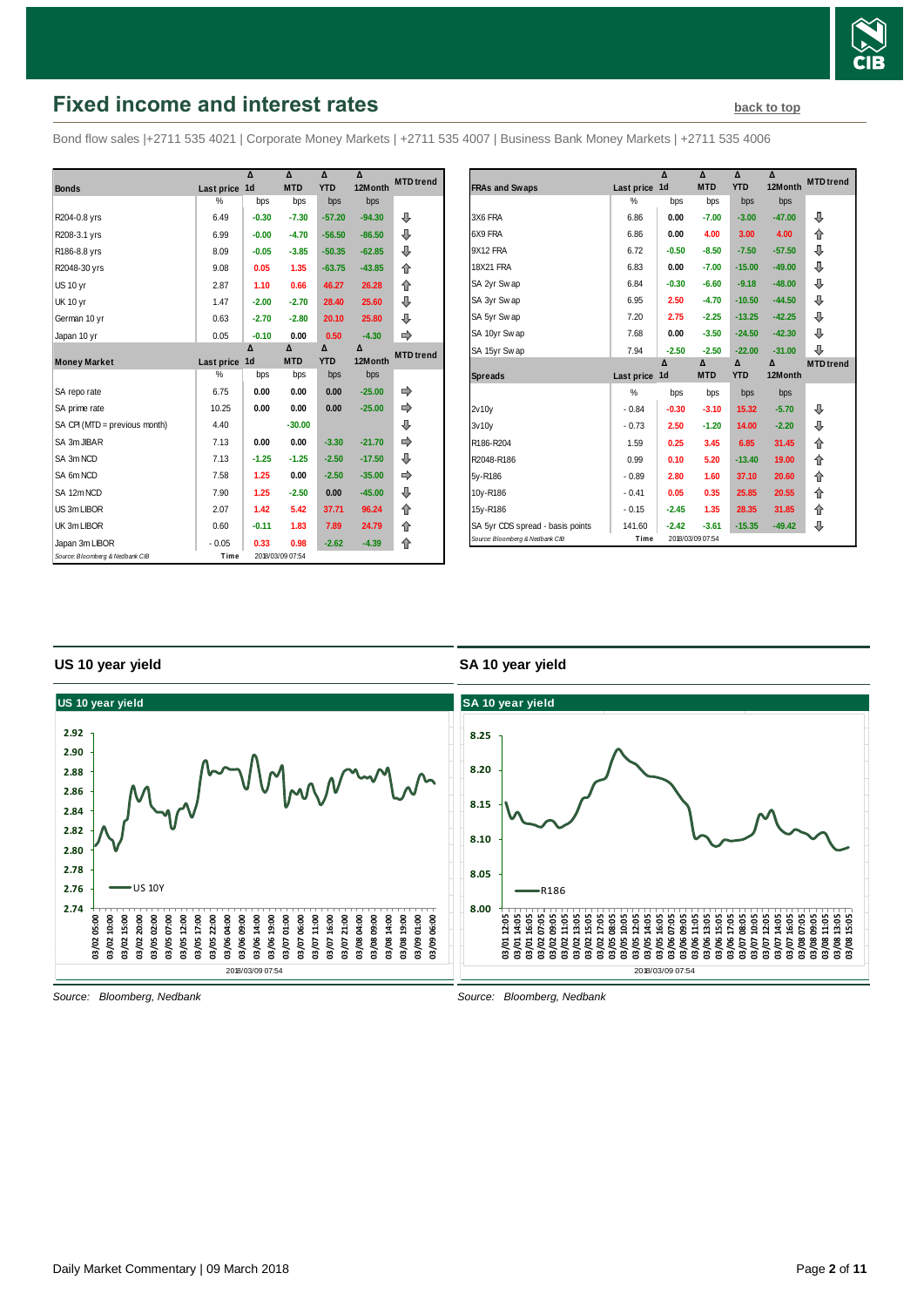

## <span id="page-2-0"></span>**Currencies [back to top](#page-0-0)**

Business Banking FX | +27 11 535 4003 | Corporate FX | +2711 535 4002 | Institutional FX | +2711 535 4005

- The local session kicked off with the rand trading at 11.8400. This proved to be near the lows of the day as the rand slowly ground weaker through the morning. We eventually reached a high of 11.9450, before ending the day at 11.9000. It seems that the dollar has reversed and has built some momentum on the back of the positive US data. Jobless claims did print marginally worse than expected at 231k, but continued claims printed better than forecasts. After better ADP employment, NF productivity, and labour costs market focus now is on the NFP later today. Further-more seems that the spat between President Trump and N Korea's Kim has subsided as they prepare to meet for the first US - North Korea summit. Headlines also claim that Kim Jong Un commits to suspend nuclear testing and to denuclearisation. New York traded between 11.8825 and 11.9450. This morning we open at 11.9150. EURZAR opens at 14.6800 and GBPZAR at 16.4550.
- Focal point in international markets was the ECB meeting. The ECB meeting saw interest rates left unchanged, but Draghi's comments post the meeting was vital. The ECB dropped easing bias on its stimulus programme. Initially the Euro traded firmer to a high of 1.2446 on rates being left unchanged, and after the comments reversed to surge weaker. We touched a low of 1.2354 into the session close, and this morning it has further weakened to open at 1.2316. The Sterling also traded weaker on the day, after opening at 1.3901, it opens this morning at 1.3805. Gold opens this morning \$8 weaker, at \$1318 p.oz.
- On the data front we have UK Industrial Production, manufacturing production and UK trade numbers. US NFP will take centre stage on the day.
- Possible trading range: 11.8000-12.0500.

| <b>Majors</b>                   | Last price | $\%$ $\Delta$<br>$-1d$ | $\%$ $\Delta$<br><b>MTD</b> | $\Delta N$<br><b>YTD</b>  | $\%$ $\Delta$<br>12Month | <b>MTD</b> trend | <b>USD</b> trend    |
|---------------------------------|------------|------------------------|-----------------------------|---------------------------|--------------------------|------------------|---------------------|
| <b>GBPUSD</b>                   | 1.38       | $-0.07$                | 0.15                        | 2.16                      | 13.43                    | ♠                | USD weakness        |
| <b>EURUSD</b>                   | 1.23       | $-0.04$                | 0.86                        | 2.57                      | 16.39                    | ♠                | USD weakness        |
| <b>USDJPY</b>                   | 106.66     | 0.50                   | $-0.07$                     | 5.65                      | $-7.60$                  | ₽                | USD weakness        |
| <b>USDAUD</b>                   | 1.28       | $-0.13$                | $-0.02$                     | 0.16                      | $-3.64$                  | ⇩                | USD weakness        |
| <b>Rand crosses</b>             | Last price | %Δ<br>$-1d$            | $\% \Delta$<br><b>MTD</b>   | $\% \Delta$<br><b>YTD</b> | $\%$ $\Delta$<br>12Month | <b>MTD</b> trend | <b>ZAR</b> trend    |
| <b>USDZAR</b>                   | 11.91      | $-0.18$                | 1.04                        | $-3.95$                   | $-11.75$                 | ♠                | ZAR weakness        |
| <b>GBPZAR</b>                   | 16.44      | $-0.27$                | 1.16                        | $-1.69$                   | 1.48                     | ♠                | ZAR weakness        |
| <b>EURZAR</b>                   | 14.67      | $-0.24$                | 1.87                        | $-1.28$                   | 3.98                     | ♠                | ZAR weakness        |
| <b>AUDZAR</b>                   | 9.28       | $-0.06$                | 1.07                        | $-4.09$                   | $-7.67$                  | ↟                | ZAR weakness        |
| ZARJPY                          | 8.95       | 0.67                   | $-1.12$                     | $-0.83$                   | 3.70                     | ⇩                | ZAR weakness        |
| <b>African FX</b>               | Last price | $\%$ $\Delta$<br>$-1d$ | $\% \Delta$<br><b>MTD</b>   | $\% \Delta$<br><b>YTD</b> | $\% \Delta$<br>12Month   | <b>MTD</b> trend | <b>ZAR</b> trend    |
| ZARMWK (Malaw ian kw acha)      | 60.93      | 0.24                   | $-0.93$                     | 3.82                      | 10.61                    | ⊕                | ZAR weakness        |
| ZARBWP (Botsw ana pula)         | 0.80       | 0.14                   | $-0.78$                     | 1.36                      | 1.77                     | ⊕                | ZAR weakness        |
| ZARKES (Kenvan shilling)        | 8.50       | 0.18                   | $-1.35$                     | 1.95                      | 9.94                     | ⊕                | ZAR weakness        |
| ZARMUR (Mauritian rupee)        | 2.77       | $-0.04$                | $-1.16$                     | 1.58                      | 3.63                     | ⇩                | ZAR weakness        |
| ZARNGN (Nigerian naira)         | 30.18      | 0.18                   | $-1.20$                     | 3.72                      | 21.72                    | ⇩                | ZAR weakness        |
| ZARGHS (Ghanian cedi)           | 0.37       | 0.62                   | $-1.12$                     | 2.22                      | 6.96                     | ⇩                | <b>ZAR</b> weakness |
| ZARZMW (Zambian kw acha)        | 0.81       | $-0.36$                | $-2.22$                     | 0.95                      | 10.61                    | ⊕                | ZAR weakness        |
| ZARMZN (Mozambican metical)     | 5.28       | 1.69                   | 0.72                        | 10.42                     | 2.02                     | ⇑                | ZAR strength        |
| Source: Bloomberg & Nedbank CIB | Time       |                        | 2018/03/09 07:54            |                           |                          |                  |                     |

*\*Please note that the sign on the % change reflects the change on the headline number. The narrative indicates the trend direction over the month. For trade in any of these currencies, contact our FX dealing desks*



#### *Source: Bloomberg, Nedbank*

**EUR/USD**



*Source: Bloomberg, Nedbank*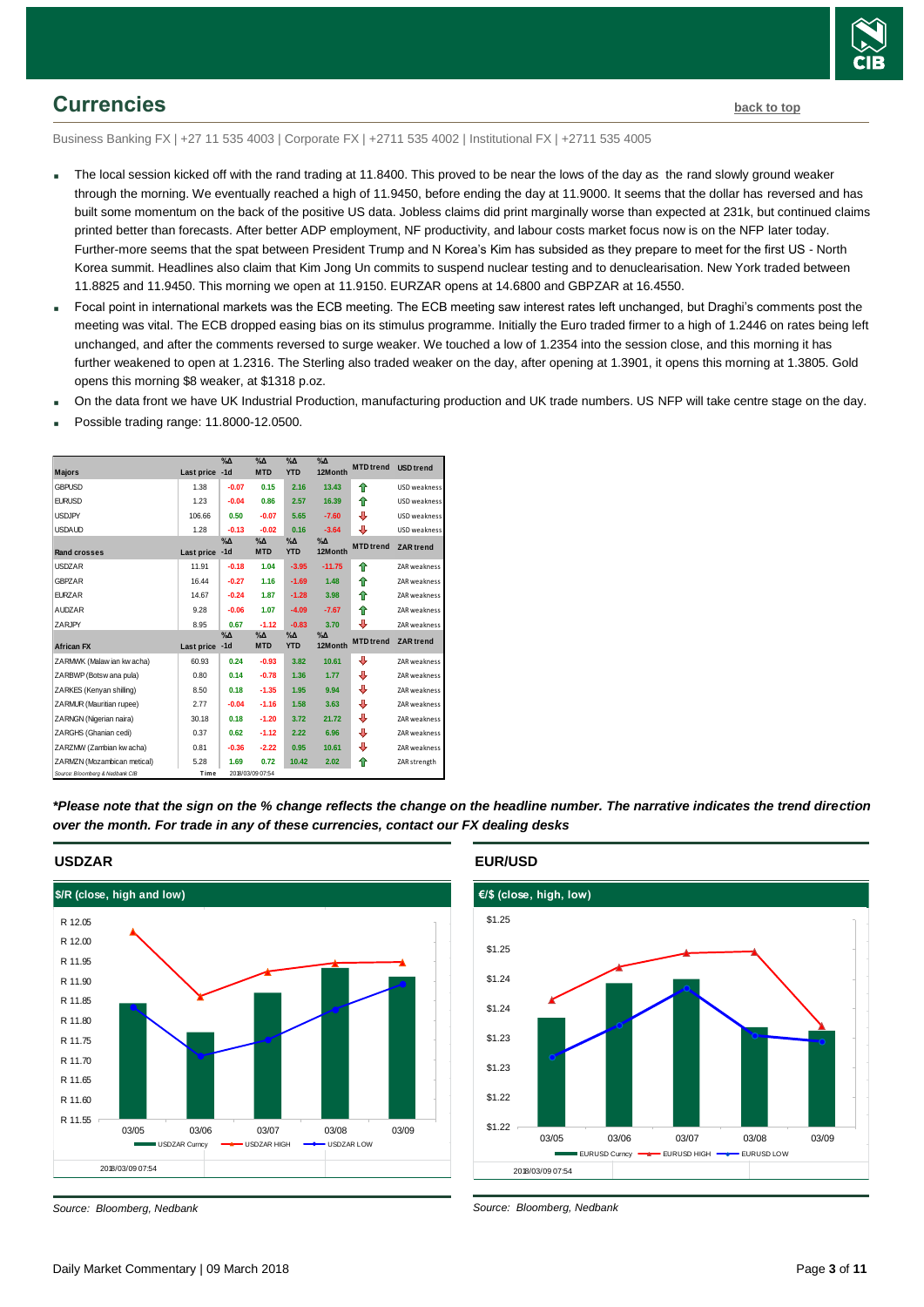# <span id="page-3-0"></span>**Commodities [back to top](#page-0-0)**

Nedbank CIB Market Commentary | CIBMarketComm@Nedbank.co.za | +27 11 294 1753| +27 11 535 4038

- Oil headed toward a second weekly decline on lingering concerns U.S. shale output will worsen a global glut. Futures are on course for a 1.3% drop this week.
- Gold heads for third weekly drop as tensions on Korean peninsula ease after Trump agrees to meet North Korean leader Kim Jong Un by May. Bullion for immediate delivery -0.3% to \$1,318.21/oz and -0.3% for week.
- Silver -0.6% this week
- Platinum -1.5% this week; heads for 6th weekly drop in 7.
- Palladium -1.8% this week.
- Industrial metals head for third weekly decline as U.S. imposes import tariffs on aluminum and steel, threatening trade retaliation and global demand.
- LME Metals with copper flat, aluminum +0.2%, nickel -0.6%.
- Iron ore for May -3% to 485.5 yuan/ton on DCE, heads for lowest close since Nov.
- Source: Bloomberg

| <b>Commodities</b>              | Last price | $\%$ $\Delta$<br>$-1d$ | $\% \Delta$<br><b>MTD</b> | $\% \Delta$<br><b>YTD</b> | $\% \Delta$<br>12Month | <b>MTD</b> trend |
|---------------------------------|------------|------------------------|---------------------------|---------------------------|------------------------|------------------|
| Brent near future (\$)          | 63.80      | 0.30                   | $-3.01$                   | $-4.59$                   | 22.25                  | ⊕                |
| WTI crude (\$)                  | 60.26      | 0.23                   | $-2.24$                   | $-0.26$                   | 22.28                  | ⊕                |
| Gold spot (\$)                  | 1 317.99   | $-0.29$                | $-0.10$                   | 1.17                      | 9.46                   | J                |
| Platinum spot (\$)              | 951.99     | 0.16                   | $-3.41$                   | 2.56                      | 1.70                   | ⊕                |
| SA w hite maize spot (R)        | 1896.00    | 0.64                   | 5.16                      | $-0.21$                   | $-19.35$               | ⋒                |
| Source: Bloomberg & Nedbank CIB | Time       |                        | 2018/03/09 07:54          |                           |                        |                  |

**SA white maize**



*Source: Bloomberg, Nedbank*

#### **Platinum vs Gold**



*Source: Bloomberg, Nedbank*

**Brent Crude vs West Texas Intermediate**



*Source: Bloomberg, Nedbank*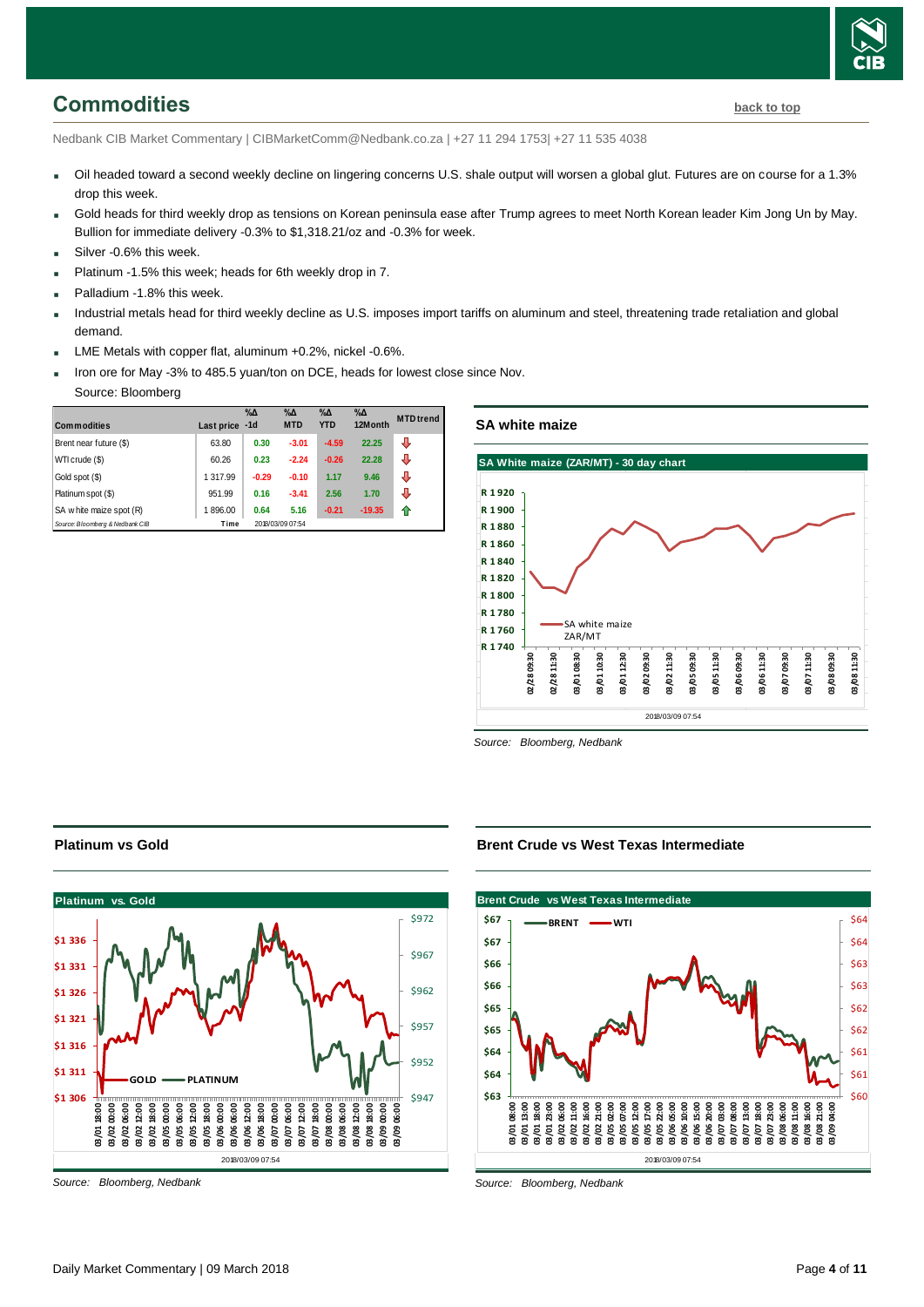

### <span id="page-4-0"></span>**Equities [back to top](#page-0-0)**

Cash equities | +2711 535 4030/31

#### **South Africa**

- The Top40 began the day on a strong note, but retraced earlier gains, ending the day only up 010% at 52057.10. MTN stood out amongst the gainers, surging 10.2 % after their results pleased the market. FFB, NRP and RES were also amongst the notable gainers, adding between 7.43% and 9.43% following Wednesday's announcement detailing the impact of the restructure of the Siyakha Education Trusts. Standard Bank initially rallied as much as 3%, after their results but ended the day down 1.28% at 22097. Famous Brands slumped 5.80% following a negative trading statement, expecting earnings to fall more than 20%.
- The value traded at the close was R23.6 billion and the ZAR was trading at 11.90 vs the dollar.

#### **UK/Europe**

 European markets ended Thursday session at the day's highs, lifted by a weaker Euro following the policy decision from the ECB, dropping the easing bias on asset purchases and keeping rates unchanged. In Germany (DAX +0.90%), Evotec rallied 13.3% after entering into negotiations with Sanofi to accelerate infectious disease research and development through a new innovation platform, while Hugo Boss slumped 6.8%after results. In France( CAC40 +1.28%), supermarket Casino lost 3.7% following disappointing results and Air France-KLM fell 4.5% as their traffic figures disappointed. The FTSE100 lagged is peers, adding 0.63%, with a number of heavyweights trading ex-dividend. Mining stocks weighed on the index, with the likes of Anglo American and Rio Tinto down 2.9% and 1.2% respectively with US trade tensions outweighing the strong February export data.

#### **USA**

 US markets ended a volatile session higher, spending most of the session swinging between gains and losses, but strengthened in the late afternoon after President Donald Trump softened his stance on trade tariffs, modifying or removing tariffs on certain countries, easing trade war fears. Companies which would benefit from higher tariffs came under pressure, with the likes of Century Aluminium and AK Steel falling 7.5% and 4% respectively. The Nasdaq rose for the fifth straight session, adding 0.4%, the Dow rose 0.4% and the S&P500 closed up 0.5%.

#### **Asia**

 Asian markets are firmer this morning, with the Nikkei trading at a one week high with tensions easing over North Korea, after President Trump agreed to a meeting with Kim Jong Un, which should occur before May. This new buoyed the rest of Asia, with China and Hong Kong adding 0.33% and 0.85% respectively. Tencent was up 0.59%. Australian stocks were marginally firmer, with material stocks lagging on concerns of a global trade war weighing on commodity prices. Chinese steel and iron ore futures fell almost 4% on Thursday. BHP Billiton and Rio Tinto were down 1.77% and 2.51% respectively.

|                                 |                | $\%$ $\Delta$ | $\%$ $\Delta$               | $\%$ $\Delta$               | $\% \Delta$              | 2017<br>Performance      | <b>MTD</b> trend |
|---------------------------------|----------------|---------------|-----------------------------|-----------------------------|--------------------------|--------------------------|------------------|
| <b>Developed Markets</b>        | Last price -1d |               | <b>MTD</b>                  | <b>YTD</b>                  | 12Month                  | %                        |                  |
| Dow Jones                       | 24 895.21      | 0.38          | $-0.54$                     | 0.71                        | 19.35                    | 24.33                    | J                |
| Nasdaq                          | 7427.95        | 0.42          | 2.13                        | 7.60                        | 27.22                    | 27.16                    | ⇑                |
| S&P 500                         | 2738.97        | 0.45          | 0.93                        | 2.44                        | 15.82                    | 18.42                    | ⇑                |
| DJ Eurostoxx 50                 | 3 413.28       | 1.06          | $-0.75$                     | $-2.59$                     | 0.10                     | 5.70                     | J                |
| <b>DAX</b>                      | 12 355.57      | 0.90          | $-0.65$                     | $-4.35$                     | 3.15                     | 11.51                    | J                |
| CAC                             | 5 254.10       | 1.28          | $-1.25$                     | $-1.10$                     | 5.47                     | 8.43                     | J                |
| <b>FTSE</b>                     | 7 203.24       | 0.63          | $-0.40$                     | $-6.30$                     | $-1.53$                  | 7.10                     | J                |
| ASX200                          | 5963.20        | 0.34          | $-0.88$                     | $-1.68$                     | 3.87                     | 6.42                     | ⇩                |
| Nikkei 225                      | 21 4 26.67     | 0.27          | $-2.91$                     | $-5.88$                     | 10.91                    | 16.18                    | ⇩                |
| <b>MSCI World</b>               | 2 125.28       | 0.44          | 0.34                        | 1.04                        | 15.76                    | 19.65                    | ⇑                |
| <b>Emerging Markets</b>         | Last price -1d | $\%$ $\Delta$ | $\%$ $\Delta$<br><b>MTD</b> | $\%$ $\Delta$<br><b>YTD</b> | $\%$ $\Delta$<br>12Month | 2017<br>Performance<br>% | <b>MTD</b> trend |
| <b>Hang Seng</b>                | 30 939.15      | 0.93          | 0.31                        | 3.41                        | 31.65                    | 35.19                    | ⇑                |
| Shanghai                        | 3 297.17       | 0.27          | 1.16                        | $-0.30$                     | 2.50                     | 5.46                     | ⇑                |
| Brazil Bovespa                  | 84 984.61      | $-0.58$       | $-0.43$                     | 11.23                       | 31.59                    | 28.22                    | J                |
| India - NSE                     | 33 454.17      | 0.31          | $-2.14$                     | $-1.77$                     | 15.64                    | 27.91                    | J                |
| <b>Russia Micex</b>             | 2 2 9 1 . 2 3  | $-0.52$       | $-0.24$                     | 8.60                        | 13.16                    | $-7.69$                  | J                |
| <b>MSCI Emerging</b>            | 1 195.24       | 0.51          | 0.00                        | 3.18                        | 29.50                    | 34.35                    | ⇑                |
|                                 |                | $\%$ $\Delta$ | $\%$ $\Delta$<br><b>MTD</b> | $\%$ $\Delta$               | $\%$ $\Delta$<br>12Month | 2017<br>Performance      | <b>MTD</b> trend |
| <b>SA Indices</b>               | Last price -1d |               |                             | <b>YTD</b>                  |                          | %                        |                  |
| <b>JSE All Share</b>            | 58 926.01      | $-0.06$       | 1.03                        | $-0.97$                     | 15.74                    | 17.47                    | ⇑                |
| Top 40                          | 52 057.14      | 0.10          | 1.31                        | $-0.91$                     | 18.44                    | 19.66                    | ⇑                |
| Resi 10                         | 35 135.02      | $-0.31$       | $-1.73$                     | $-3.19$                     | 16.05                    | 13.03                    | J                |
| Indi 25                         | 78 279.39      | 0.32          | 2.47                        | $-1.02$                     | 18.92                    | 23.03                    | ⇑                |
| Fini 15                         | 18 530.29      | $-0.64$       | 0.97                        | 3.68                        | 21.24                    | 18.54                    | ⇑                |
| Source: Bloomberg & Nedbank CIB | Time           |               | 2018/03/09 07:54            |                             |                          |                          |                  |

**Short-term performance of SA equity indices**



<span id="page-4-1"></span>*Source: Bloomberg, Nedbank*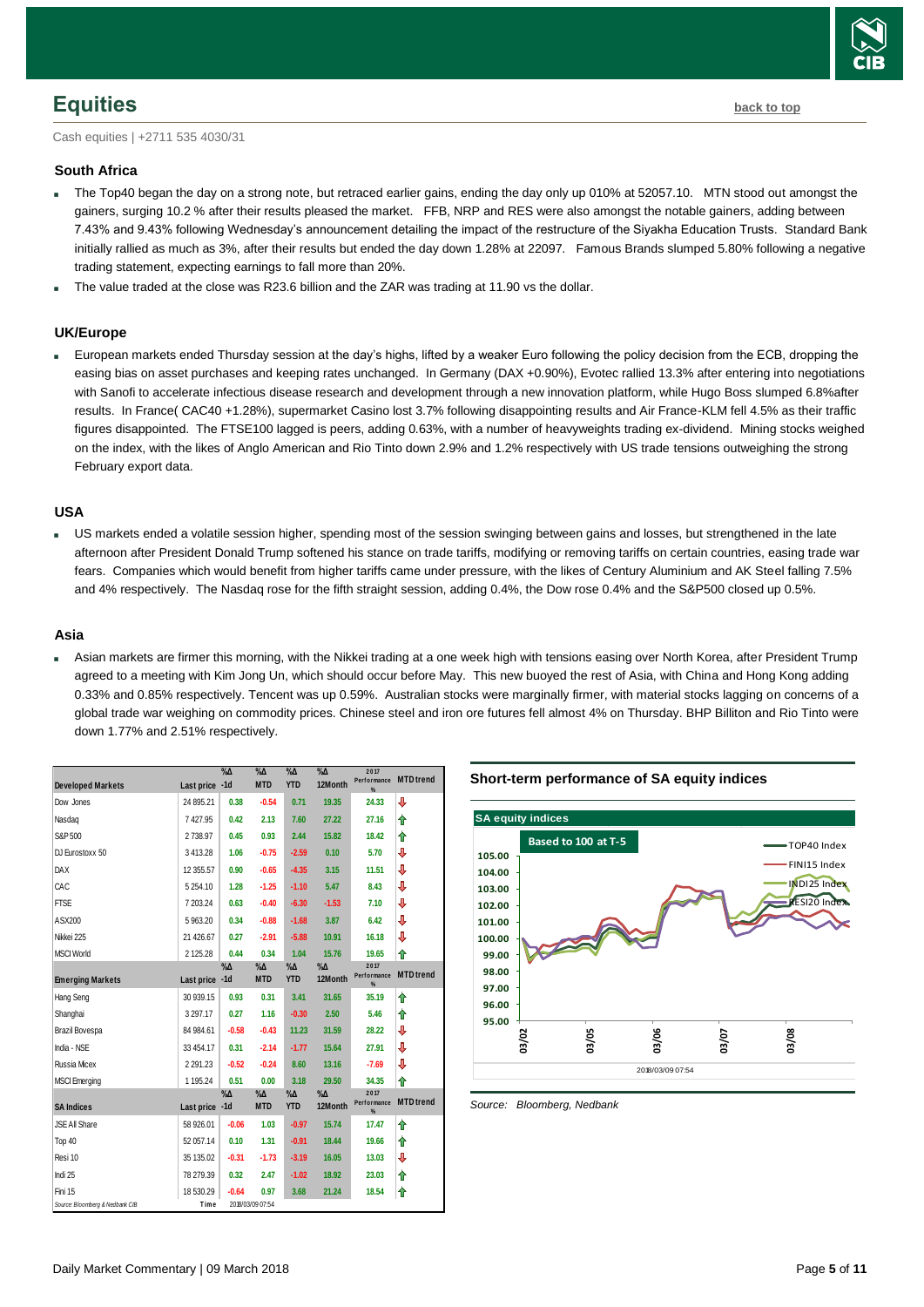# <span id="page-5-0"></span>**Last day to trade back to the contract of the contract of the contract of the contract of the contract of the contract of the contract of the contract of the contract of the contract of the contract of the contract of t**

Susan Correia [| Scorreia@Nedbankcapital.co.za](mailto:Scorreia@Nedbankcapital.co.za) | +27 11 295 8227

| Share code       | Share name                   | Dividend / interest rate |
|------------------|------------------------------|--------------------------|
| 13 March 2018    |                              |                          |
| AGL              | Anglo America n Plc          | dividend $@$ 631.6920cps |
| AIP              | Adcock Ingram Hidgs Ltd      | dividend @ 86cps         |
| <b>ASR</b>       | Assore Ltd                   | dividend @ 1000cps       |
| <b>BVT</b>       | <b>Bidvest Ltd</b>           | dividend @ 255cps        |
| <b>COM</b>       | Comair Ltd                   | dividend @ 5cps          |
| <b>CUL</b>       | Cullinan Holdinga Ltd        | dividend $@$ 130cps      |
| <b>DRD</b>       | DRD Gold Ltd                 | dividend @ 5cps          |
| <b>DSY</b>       | Disovery Ltd                 | dividend @ 101cps        |
| <b>GNDP</b>      | Grindrod Ltd Pref            | dividend @ 456cps        |
| LNF              | London Fin Inv Group Plc     | dividend $@9.364420$ cps |
| L <sub>2</sub> D | <b>Liberty Two Degrees</b>   | dividend $@$ 29.22cps    |
| <b>MSM</b>       | <b>Massmart Holdings Ltd</b> | dividend @ 271cps        |
| <b>SHP</b>       | Shoprite Holdings Ltd        | dividend @ 205cps        |
| <b>SOL</b>       | Sasol Limited                | dividend @ 500cps        |
| SOLBE1           | Sasol Limited                | dividend $@$ 500cps      |
| <b>TFGP</b>      | Foschini Ltd 6.5% Pref       | dividend $@6.50$ cps     |
| <b>TPC</b>       | Transpaco Ltd                | dividend @ 45cps         |
| <b>TRU</b>       | Truworths International Ltd  | dividend @ 261cps        |
| WHL              | Woolworths Holdings Ltd      | dividend @ 108.50cps     |

*Source: JSE*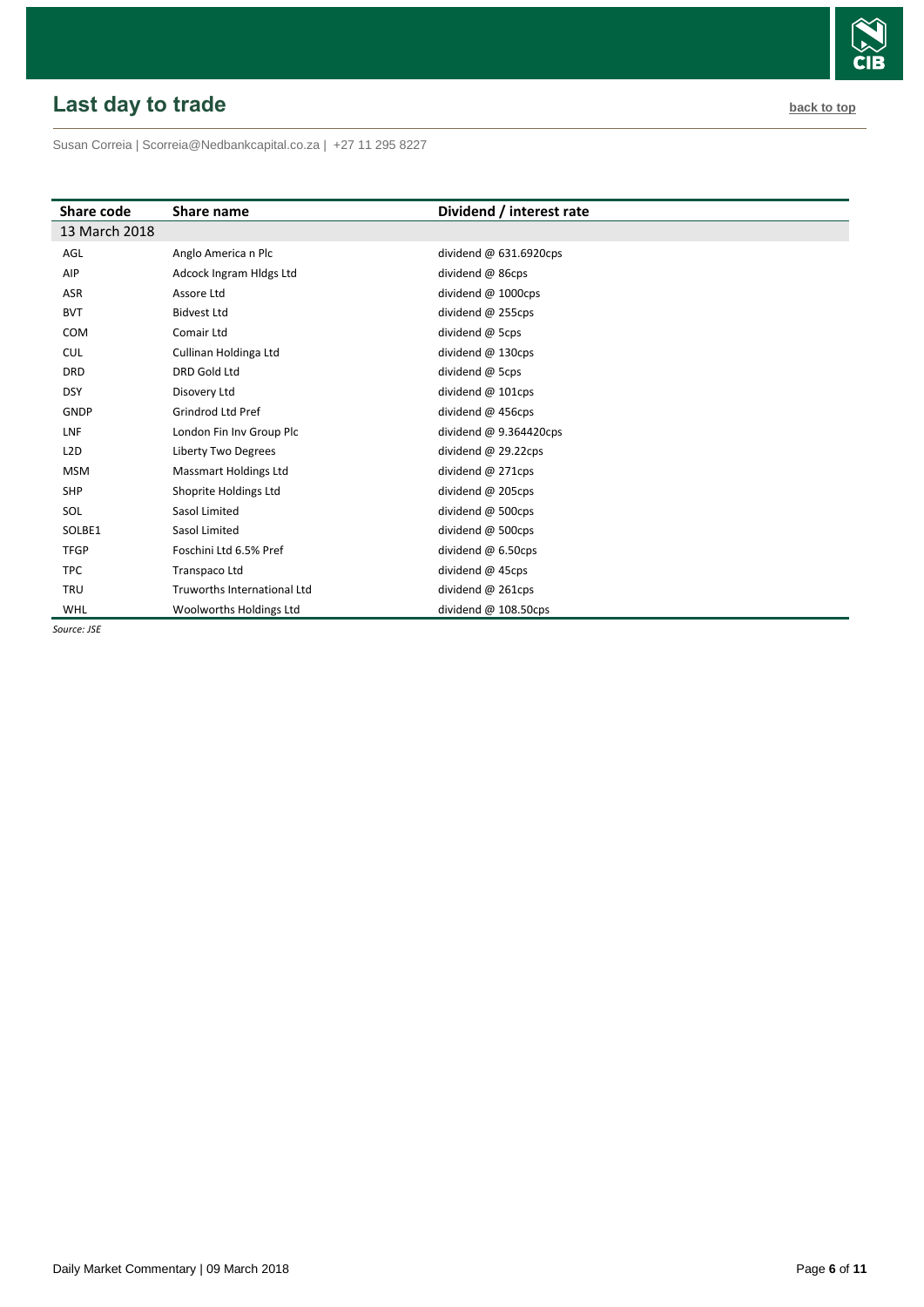# **JSE performance [back to top](#page-0-0) back to top**

|                                       |                | $\% \Delta$ | %Д               | $\% \Delta$ | $\sqrt[9]{6\Delta}$ | 2017             | <b>MTD</b> trend |
|---------------------------------------|----------------|-------------|------------------|-------------|---------------------|------------------|------------------|
| <b>Top40 constituents</b>             | Last price -1d |             | <b>MTD</b>       | <b>YTD</b>  | 12Month             | Performance<br>% |                  |
| AGL: Anglo American Plc               | 284.65         | $-1.31$     | $-2.68$          | 11.36       | 52.83               | 29.43            | ⇩                |
| ANG: Anglogold Ashanti Ltd            | 114.00         | $-1.03$     | 5.38             | $-11.37$    | $-12.57$            | -14.78           | ⇑                |
| APN: Aspen Pharmacare Holdings Lt     | 261.70         | 1.83        | $-3.11$          | $-5.69$     | $-5.81$             | -1.62            | ⇩                |
| <b>BGA: Barclays Africa Group Ltd</b> | 207.00         | 0.73        | 4.28             | 13.74       | 37.40               | 7.05             | ⇑                |
| BID: Bid Corp Ltd                     | 269.50         | $-0.19$     | $-0.14$          | $-10.46$    | 0.85                | 20.93            | ⇩                |
| BIL: Bhp Billiton Plc                 | 231.89         | $-0.32$     | $-5.30$          | $-7.45$     | 14.59               | 11.95            | ⇩                |
| BTI: British American Tobacco Plc     | 697.86         | 0.19        | $-1.26$          | $-15.87$    | $-14.41$            | 6.38             | ⇩                |
| BVT: Bidvest Group Ltd                | 233.40         | $-2.05$     | 3.68             | 7.02        | 44.08               | 21.18            | ⇑                |
| CFR : Financiere Richemont-Dep Rec    | 104.95         | 0.86        | 0.17             | $-6.09$     | 6.60                | 24.15            | ⇑                |
| CPI: Capitec Bank Holdings Ltd        | 864.20         | 1.47        | 3.81             | $-21.29$    | 15.05               | 58.44            | ⇑                |
| DSY: Discovery Ltd                    | 188.35         | 1.11        | 5.35             | 1.26        | 50.56               | 61.26            | ⇑                |
| FFA: Fortress Reit Ltd-A              | 16.25          | 2.20        | 2.07             | $-12.45$    | $-3.96$             | 9.89             | ⇑                |
| FFB: Fortress Reit Ltd-B              | 16.05          | 7.43        | 0.31             | -61.97      | $-52.88$            | 29.53            | ⇑                |
| FSR: Firstrand Ltd                    | 69.51          | $-3.38$     | $-5.94$          | 3.36        | 36.97               | 25.00            | ⇩                |
| GFI: Gold Fields Ltd                  | 46.93          | $-0.74$     | 2.44             | $-13.25$    | 18.60               | 23.12            | ⇑                |
| GRT : Grow thpoint Properties Ltd     | 30.22          | $-3.51$     | 2.44             | 9.26        | 11.31               | 6.59             | ⇑                |
| INL: Investec Ltd                     | 105.00         | 0.48        | 2.44             | 17.03       | 10.18               | $-1.57$          | ⇑                |
| INP: Investec Plc                     | 105.77         | 0.73        | 2.50             | 17.84       | 11.40               | -1.52            | ⇑                |
| <b>ITU: Intu Properties Plc</b>       | 34.90          | 1.45        | 4.52             | $-16.81$    | $-22.79$            | $-9.51$          | ⇑                |
| LHC: Life Healthcare Group Holdin     | 29.50          | 3.51        | 8.62             | 6.31        | $-4.93$             | $-9.23$          | ⇑                |
| MEI: Mediclinic International Plc     | 98.20          | 3.75        | 1.10             | $-7.69$     | $-16.50$            | -18.17           | ⇑                |
| MND: Mondi Ltd                        | 328.99         | 1.38        | 6.80             | 3.04        | 10.21               | 14.66            | ⇑                |
| MNP: Mondi Plc                        | 328.44         | 0.91        | 5.84             | 2.86        | 9.66                | 14.14            | ⇑                |
| MRP: Mr Price Group Ltd               | 287.50         | $-1.90$     | 1.67             | 17.41       | 69.95               | 53.52            | ⇑                |
| MTN: Mtn Group Ltd                    | 135.00         | 10.12       | 5.06             | $-1.17$     | 11.75               | 5.08             | ⇑                |
| NED: Nedbank Group Ltd                | 309.00         | 0.32        | 7.46             | 20.66       | 23.46               | 6.16             | ⇑                |
| NPN: Naspers Ltd-N Shs                | 3 458.00       | $-0.58$     | 5.72             | 0.20        | 64.16               | 69.72            | ⇑                |
| NRP: Nepi Rockcastle Plc              | 124.40         | 9.43        | 4.34             | $-41.75$    |                     |                  | ⇑                |
| OML: Old Mutual Plc                   | 41.96          | 0.38        | 0.19             | 10.42       | 15.34               | 9.35             | ⇑                |
| RDF: Redefine Properties Ltd          | 11.50          | -1.71       | 1.41             | 7.48        | 4.64                | $-6.96$          | ⇑                |
| REM: Remgro Ltd                       | 239.28         | 0.36        | -0.92            | 1.39        | 7.79                | 4.19             | ⇩                |
| <b>RES: Resilient Reit Ltd</b>        | 68.31          | 9.00        | 2.94             | $-54.81$    | $-42.31$            | 34.10            | ⇑                |
| RMH: Rmb Holdings Ltd                 | 83.62          | $-3.89$     | $-4.02$          | 5.62        | 29.10               | 18.13            | ⇩                |
| RNI: Reinet Investments Sca           | 229.50         | 0.55        | $-0.22$          | $-16.24$    |                     |                  | ⊕                |
| SAP: Sappi Limited                    | 80.33          | 0.00        | 4.87             | $-10.25$    | $-4.37$             | 0.56             | ⇮                |
| SBK: Standard Bank Group Ltd          | 220.97         | $-1.28$     | 1.45             | 12.94       | 43.72               | 28.22            | ⇑                |
| SHP: Shoprite Holdings Ltd            | 269.14         | $-2.31$     | 3.53             | 21.68       | 37.32               | 27.89            | ⇑                |
| SLM: Sanlam Ltd                       | 94.14          | $-0.89$     | 3.17             | 8.21        | 35.51               | 36.30            | ⇮                |
| SNH: Steinhoff International H Nv     | 4.25           | $-0.47$     | $-26.72$         | $-8.60$     | $-93.34$            | $-93.48$         | ⇩                |
| SOL: Sasol Ltd                        | 415.74         | 1.06        | $-0.24$          | $-2.91$     | 14.21               | 5.32             | ⇩                |
| TBS: Tiger Brands Ltd                 | 360.08         | $-2.99$     | $-15.59$         | $-21.72$    | $-11.32$            | 16.65            | ⇩                |
| VOD: Vodacom Group Ltd                | 166.00         | 1.84        | 2.00             | 13.95       | 12.85               | $-3.27$          | ⇑                |
| WHL: Woolw orths Holdings Ltd         | 64.80          | $-2.14$     | $-0.84$          | $-0.78$     | $-6.75$             | $-9.09$          | ⇩                |
| Source: Bloomberg & Nedbank CIB       | Time           |             | 2018/03/09 07:54 |             |                     |                  |                  |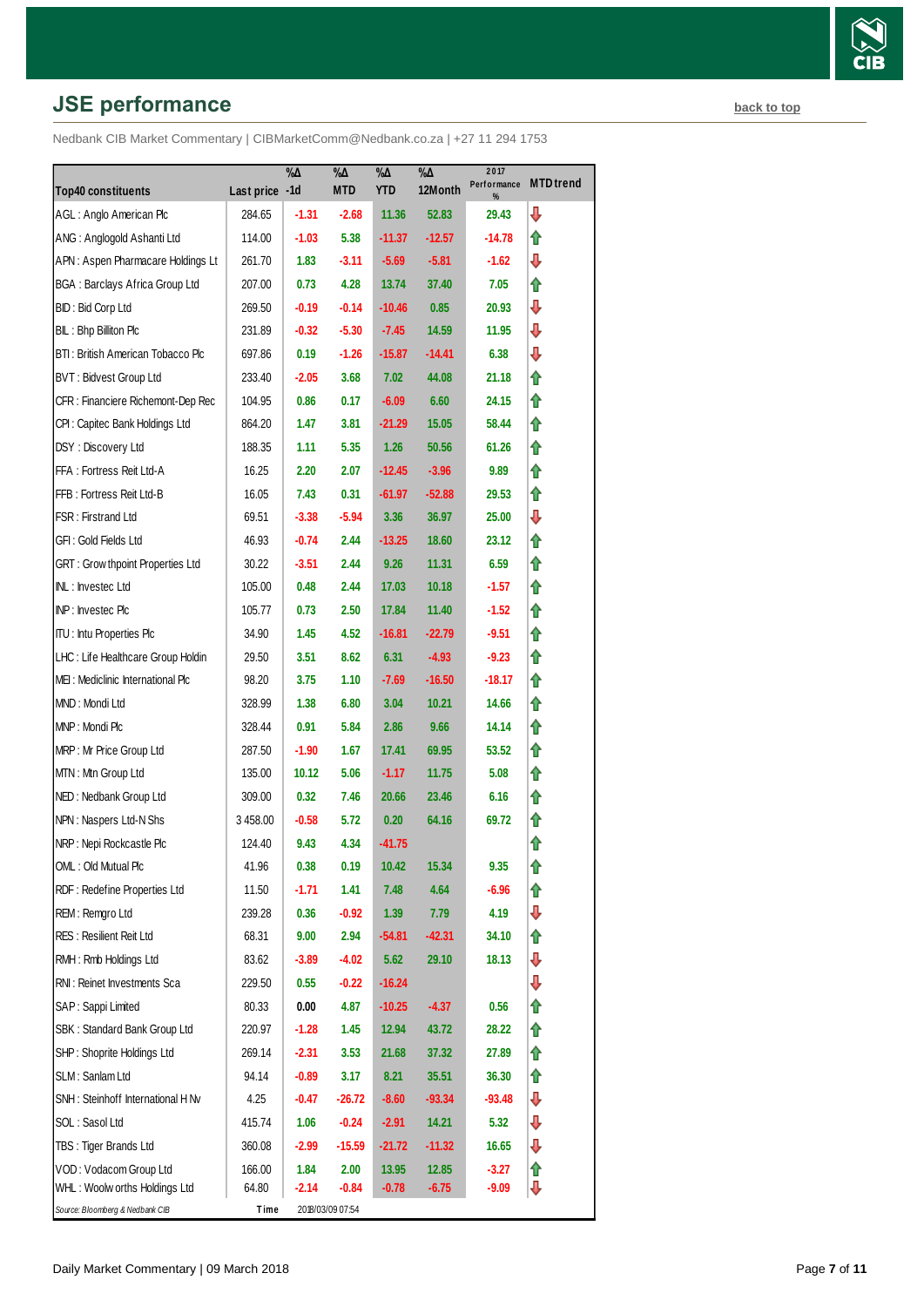

# <span id="page-7-0"></span>**Economics [back to top](#page-0-0)**

Nedbank CIB Market Commentary | CIBMarketComm@Nedbank.co.za | +27 11 294 1753

#### **Europe**

- The ECB left interest rates and the asset purchase programme unchanged, but adjusted its language in its statement to leave out a key pledge to raise QE if the economy warrants it. The ECB has admitted that the bond-buying programme will need to end soon, and markets are projecting an end to the QE programme before year-end. Hence we are likely to see the programme being halved further in September 2018.
- Nonetheless, Draghi stressed over the risks to the outlook and the fact that inflation is expected to remain below the targeted 2% levels, which caused some dovish angst in the market which weakened the euro. By 2020, inflation is expected to rise to 1.7%, thereby remaining below the target level over the long run.
- Growth remains upbeat, and well above potential and this has seen significant slack in the economy removed. However this has not translated into meaningful price pressures, which have kept the ECB dovish for so long.

**Synopsis: The ECB recently sounded more upbeat about Eurozone growth, however this hasn't translated into a sustainable rise in inflation, thereby keeping the ECB cautious. The ECB continues to reiterate that even though the asset purchase programme will be halved this year, and possibly come to an end soon, its holdings and reinvestments will be supportive of financial conditions and the economy over the medium term.**

#### **China**

- Chinese trade surplus rose to \$33.7b in February, from \$20.4b previously, beating expectations for a deficit. The main reason for the surplus was a 44.5% surge in Chinese exports, while import growth remained muted.
- Chinese CPI surged to 2.9% y/y in February, just shy of the targeted 3% level of the PBOC. This is from 1.5% y/y in January and 2.5% expected. The reason for the sharp increase was the Chinese Lunar New Year week-long holiday, when we typically see fresh food prices surging commensurately, driving most of the move in the inflation basket. CPI is expected to come off sharply in March.
- PPI eased to 3.7% y/y, from 4.3% in January, worse than expectations of 3.8%.Lower price increases seen in raw materials, mining, minerals and manufactured input items drove the PPI lower.

**Synopsis: While global central banks have started to ease monetary policy, the PBOC has started with tightening conditions in the shadow banking industry. Monetary policy is likely to tighten at the fringes as inflation is still below the PBOC target of 3%. Growth of 6.5% is still targeted by the PBOC in 2018.**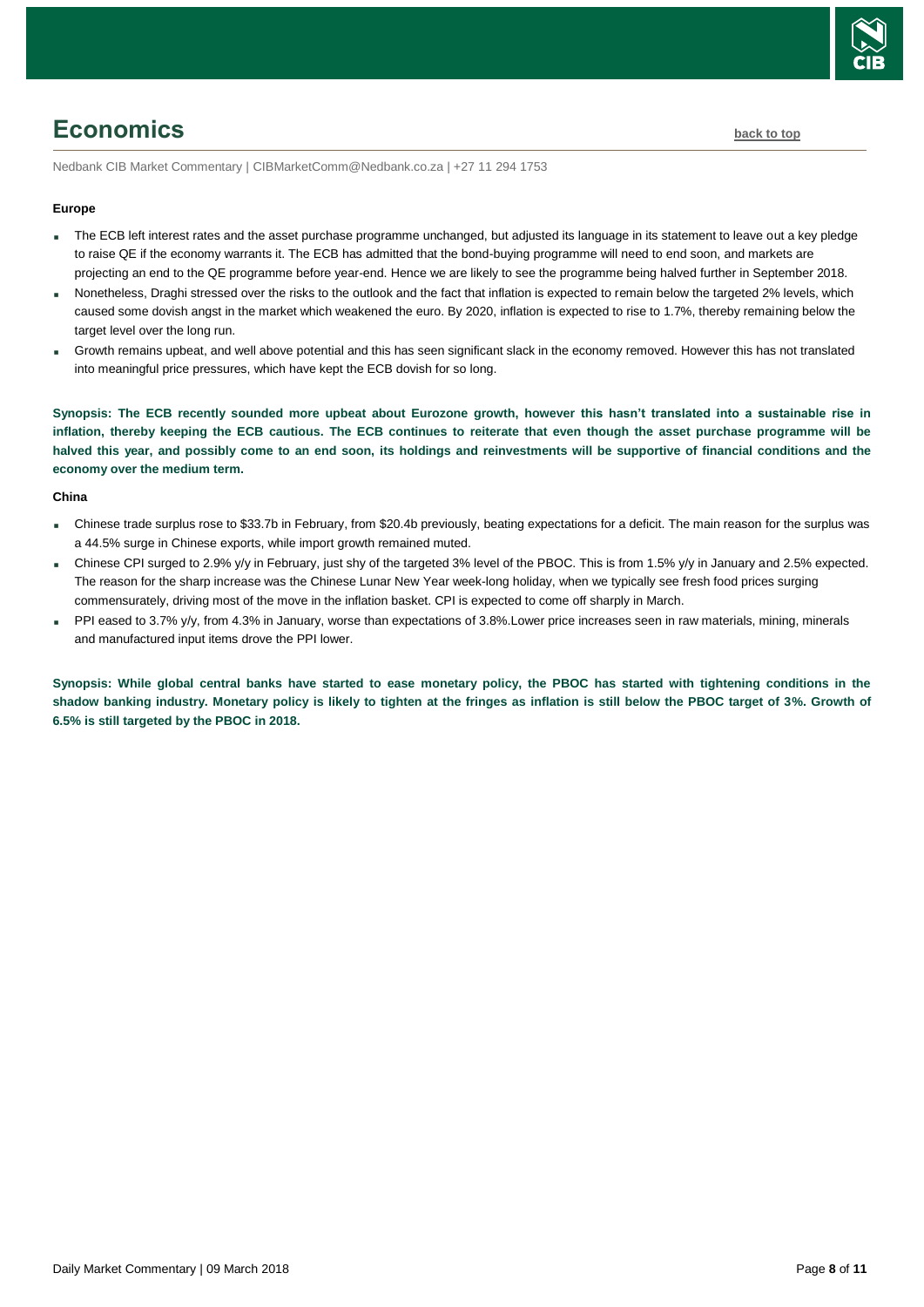

<span id="page-8-0"></span>**Economic calendar [back to top](#page-0-0)** 

Nedbank CIB Market Commentary | CIBMarketComm@Nedbank.co.za | +27 11 294 1753

| 08-March<br><b>JN</b><br>GDP SA QoQ<br>4Q F<br>0.40%<br>0.40%<br>01:50 AM<br>0.20%<br>01:50 AM<br>JN<br>4Q F<br>1.00%<br>1.60%<br>GDP Annualized SA QoQ<br>1.60%<br>01:50 AM<br><b>JN</b><br>JAN<br>JPY 1762b<br>JPY 2023b<br>JPY 1480b<br>JPY 1678b<br><b>BoP Current Account Adjusted</b><br>JAN<br>JPY -696b<br>JPY 539b<br>01:50 AM<br>JN<br>Trade Balance BoP Basis<br>JPY -667b<br>05:08 AM<br><b>CH</b><br><b>FEB</b><br>7.40%<br>36.20%<br>6.00%<br>6.10%<br>Exports YoY CNY<br>05:08 AM<br>CH.<br><b>FEB</b><br>1.20%<br>$-0.20%$<br>30.20%<br>Imports YoY CNY<br>05:08 AM<br><b>CH</b><br><b>FEB</b><br>CNY -68.9b<br>CNY 224.9b CNY 135.8b<br>CNY 137.3b<br><b>Trade Balance CNY</b><br>8.00%<br>6.30%<br>36.90%<br>05:13 AM<br>CН<br>Imports YoY<br>FEB<br>05:13 AM<br><b>CH</b><br><b>FEB</b><br>11.1%<br>11.2%<br>Exports YoY<br>11.0%<br>44.5%<br><b>FEB</b><br>$USD -5.7b$<br><b>USD 33.7b</b><br>05:13 AM<br>CН<br><b>Trade Balance</b><br><b>USD 20.3b</b><br>09:00 AM<br>GE<br>JAN<br>11.5%<br>8.2%<br>7.2%<br>7.9%<br>Factory Orders WDA YoY<br>EC<br>02:45 PM<br><b>ECB Deposit Facility Rate</b><br>MAR8<br>$-0.40%$<br>$-0.40%$<br>$-0.40%$<br>02:45 PM<br>EC<br>MAR <sub>8</sub><br>0.00%<br>0.00%<br>0.00%<br><b>ECB Main Refinancing Rate</b><br>02:45 PM<br>EC<br><b>ECB Marginal Lending Facility</b><br>MAR8<br>0.25%<br>0.25%<br>0.25%<br>03:30 PM<br>US<br><b>NOV 25</b><br>220k<br>231k<br>210k<br>Initial Jobless Claims<br>03:30 PM<br>US<br><b>NOV 18</b><br>1920k<br>1870k<br>1931k<br><b>Continuing Claims</b><br>09-March<br>12:00 AM<br>MAR <sub>9</sub><br>0.00%<br>0.00%<br>JN<br>BOJ 10-Yr Yield Target<br>$0.00\%$<br>12:00 AM<br>MAR <sub>9</sub><br>$-0.10%$<br>$-0.10%$<br>$-0.10%$<br>JN<br><b>BOJ Policy Balance Rate</b><br>01:30 AM<br>JN<br>Overall Household Spending YoY<br>JAN<br>$-0.95%$<br>2.00%<br>$-0.10%$<br><b>FEB</b><br>2.80%<br>2.90%<br>01:50 AM<br>JN<br>Money Stock M3 YoY<br>2.80%<br><b>FEB</b><br>03:02 AM<br>CН<br>Money Supply M2 YoY<br>8.70%<br>8.80%<br>8.60%<br><b>CH</b><br><b>FEB</b><br><b>CNY 900b</b><br><b>CNY 839b</b><br>CNY 2900b<br>03:02 AM<br>New Yuan Loans CNY<br><b>FEB</b><br>CNY 1067b<br>CNY 1170b<br>CNY 3060b<br>03:02 AM<br>CН<br>Aggregate Financing CNY<br><b>CH</b><br>2.50%<br>03:30 AM<br>CPI YoY<br>FEB<br>2.90%<br>1.50%<br><b>CH</b><br>PPI YoY<br><b>FEB</b><br>03:30 AM<br>3.80%<br>3.70%<br>4.30%<br>09:00 AM<br><b>GE</b><br><b>JAN</b><br><b>EUR 17.2b</b><br><b>EUR 27.8b</b><br><b>Current Account Balance</b><br>GE<br>09:00 AM<br>Exports SA MoM<br>JAN<br>0.30%<br>0.30%<br>GE<br><b>JAN</b><br>1.40%<br>09:00 AM<br>Imports SA MoM<br>$-0.10%$<br>GE<br><b>JAN</b><br>09:00 AM<br>Industrial Production WDA YoY<br>6.00%<br>6.50%<br>GE<br><b>JAN</b><br><b>EUR 18.1b</b><br><b>EUR 18.2b</b><br>09:00 AM<br><b>Trade Balance</b><br>UK<br><b>JAN</b><br>1.90%<br>0.00%<br>11:30 AM<br>Industrial Production YoY<br>1.40%<br>11:30 AM<br>UK<br>Manufacturing Production YoY<br>JAN<br>2.80%<br>GBP-3400m<br>- GBP-4896m<br>11:30 AM<br>UK<br><b>Trade Balance</b><br>JAN<br>02:00 PM<br>NIESR GDP Estimate<br>0.50%<br>UK<br>FEB<br>0.40%<br>03:30 PM<br>US<br>Average Hourly Earnings YoY<br>FEB<br>2.8%<br>2.9%<br>03:30 PM<br><b>US</b><br>205k<br>200k<br>Change in Nonfarm Payrolls<br>FEB<br>03:30 PM<br>US<br>Labor Force Participation Rate<br>FEB<br>62.7%<br>62.7%<br>4.0%<br>4.1%<br>03:30 PM<br>US<br>Unemployment Rate<br>FEB<br>$\overline{\phantom{a}}$<br><b>US</b><br>0.70%<br>05:00 PM<br>Wholesale Inventories MoM<br>JAN F<br>0.70%<br><b>US</b><br><b>JAN</b><br>0.00%<br>1.20%<br>05:00 PM<br>Wholesale Trade Sales MoM<br>12-March<br>08:00 PM<br>US.<br>Monthly Budget Statement<br>USD-223.0b<br><b>USD 49.2b</b> | <b>Country Event</b> | Period | Survey | Actual | Prior | Revised |
|----------------------------------------------------------------------------------------------------------------------------------------------------------------------------------------------------------------------------------------------------------------------------------------------------------------------------------------------------------------------------------------------------------------------------------------------------------------------------------------------------------------------------------------------------------------------------------------------------------------------------------------------------------------------------------------------------------------------------------------------------------------------------------------------------------------------------------------------------------------------------------------------------------------------------------------------------------------------------------------------------------------------------------------------------------------------------------------------------------------------------------------------------------------------------------------------------------------------------------------------------------------------------------------------------------------------------------------------------------------------------------------------------------------------------------------------------------------------------------------------------------------------------------------------------------------------------------------------------------------------------------------------------------------------------------------------------------------------------------------------------------------------------------------------------------------------------------------------------------------------------------------------------------------------------------------------------------------------------------------------------------------------------------------------------------------------------------------------------------------------------------------------------------------------------------------------------------------------------------------------------------------------------------------------------------------------------------------------------------------------------------------------------------------------------------------------------------------------------------------------------------------------------------------------------------------------------------------------------------------------------------------------------------------------------------------------------------------------------------------------------------------------------------------------------------------------------------------------------------------------------------------------------------------------------------------------------------------------------------------------------------------------------------------------------------------------------------------------------------------------------------------------------------------------------------------------------------------------------------------------------------------------------------------------------------------------------------------------------------------------------------------------------------------------------------------------------------------------------------------------------------------------------------------------------------------------------------------------------------------------------------------------------------------------------------------------------------------------------------------------------------------|----------------------|--------|--------|--------|-------|---------|
|                                                                                                                                                                                                                                                                                                                                                                                                                                                                                                                                                                                                                                                                                                                                                                                                                                                                                                                                                                                                                                                                                                                                                                                                                                                                                                                                                                                                                                                                                                                                                                                                                                                                                                                                                                                                                                                                                                                                                                                                                                                                                                                                                                                                                                                                                                                                                                                                                                                                                                                                                                                                                                                                                                                                                                                                                                                                                                                                                                                                                                                                                                                                                                                                                                                                                                                                                                                                                                                                                                                                                                                                                                                                                                                                                                |                      |        |        |        |       |         |
|                                                                                                                                                                                                                                                                                                                                                                                                                                                                                                                                                                                                                                                                                                                                                                                                                                                                                                                                                                                                                                                                                                                                                                                                                                                                                                                                                                                                                                                                                                                                                                                                                                                                                                                                                                                                                                                                                                                                                                                                                                                                                                                                                                                                                                                                                                                                                                                                                                                                                                                                                                                                                                                                                                                                                                                                                                                                                                                                                                                                                                                                                                                                                                                                                                                                                                                                                                                                                                                                                                                                                                                                                                                                                                                                                                |                      |        |        |        |       |         |
|                                                                                                                                                                                                                                                                                                                                                                                                                                                                                                                                                                                                                                                                                                                                                                                                                                                                                                                                                                                                                                                                                                                                                                                                                                                                                                                                                                                                                                                                                                                                                                                                                                                                                                                                                                                                                                                                                                                                                                                                                                                                                                                                                                                                                                                                                                                                                                                                                                                                                                                                                                                                                                                                                                                                                                                                                                                                                                                                                                                                                                                                                                                                                                                                                                                                                                                                                                                                                                                                                                                                                                                                                                                                                                                                                                |                      |        |        |        |       |         |
|                                                                                                                                                                                                                                                                                                                                                                                                                                                                                                                                                                                                                                                                                                                                                                                                                                                                                                                                                                                                                                                                                                                                                                                                                                                                                                                                                                                                                                                                                                                                                                                                                                                                                                                                                                                                                                                                                                                                                                                                                                                                                                                                                                                                                                                                                                                                                                                                                                                                                                                                                                                                                                                                                                                                                                                                                                                                                                                                                                                                                                                                                                                                                                                                                                                                                                                                                                                                                                                                                                                                                                                                                                                                                                                                                                |                      |        |        |        |       |         |
|                                                                                                                                                                                                                                                                                                                                                                                                                                                                                                                                                                                                                                                                                                                                                                                                                                                                                                                                                                                                                                                                                                                                                                                                                                                                                                                                                                                                                                                                                                                                                                                                                                                                                                                                                                                                                                                                                                                                                                                                                                                                                                                                                                                                                                                                                                                                                                                                                                                                                                                                                                                                                                                                                                                                                                                                                                                                                                                                                                                                                                                                                                                                                                                                                                                                                                                                                                                                                                                                                                                                                                                                                                                                                                                                                                |                      |        |        |        |       |         |
|                                                                                                                                                                                                                                                                                                                                                                                                                                                                                                                                                                                                                                                                                                                                                                                                                                                                                                                                                                                                                                                                                                                                                                                                                                                                                                                                                                                                                                                                                                                                                                                                                                                                                                                                                                                                                                                                                                                                                                                                                                                                                                                                                                                                                                                                                                                                                                                                                                                                                                                                                                                                                                                                                                                                                                                                                                                                                                                                                                                                                                                                                                                                                                                                                                                                                                                                                                                                                                                                                                                                                                                                                                                                                                                                                                |                      |        |        |        |       |         |
|                                                                                                                                                                                                                                                                                                                                                                                                                                                                                                                                                                                                                                                                                                                                                                                                                                                                                                                                                                                                                                                                                                                                                                                                                                                                                                                                                                                                                                                                                                                                                                                                                                                                                                                                                                                                                                                                                                                                                                                                                                                                                                                                                                                                                                                                                                                                                                                                                                                                                                                                                                                                                                                                                                                                                                                                                                                                                                                                                                                                                                                                                                                                                                                                                                                                                                                                                                                                                                                                                                                                                                                                                                                                                                                                                                |                      |        |        |        |       |         |
|                                                                                                                                                                                                                                                                                                                                                                                                                                                                                                                                                                                                                                                                                                                                                                                                                                                                                                                                                                                                                                                                                                                                                                                                                                                                                                                                                                                                                                                                                                                                                                                                                                                                                                                                                                                                                                                                                                                                                                                                                                                                                                                                                                                                                                                                                                                                                                                                                                                                                                                                                                                                                                                                                                                                                                                                                                                                                                                                                                                                                                                                                                                                                                                                                                                                                                                                                                                                                                                                                                                                                                                                                                                                                                                                                                |                      |        |        |        |       |         |
|                                                                                                                                                                                                                                                                                                                                                                                                                                                                                                                                                                                                                                                                                                                                                                                                                                                                                                                                                                                                                                                                                                                                                                                                                                                                                                                                                                                                                                                                                                                                                                                                                                                                                                                                                                                                                                                                                                                                                                                                                                                                                                                                                                                                                                                                                                                                                                                                                                                                                                                                                                                                                                                                                                                                                                                                                                                                                                                                                                                                                                                                                                                                                                                                                                                                                                                                                                                                                                                                                                                                                                                                                                                                                                                                                                |                      |        |        |        |       |         |
|                                                                                                                                                                                                                                                                                                                                                                                                                                                                                                                                                                                                                                                                                                                                                                                                                                                                                                                                                                                                                                                                                                                                                                                                                                                                                                                                                                                                                                                                                                                                                                                                                                                                                                                                                                                                                                                                                                                                                                                                                                                                                                                                                                                                                                                                                                                                                                                                                                                                                                                                                                                                                                                                                                                                                                                                                                                                                                                                                                                                                                                                                                                                                                                                                                                                                                                                                                                                                                                                                                                                                                                                                                                                                                                                                                |                      |        |        |        |       |         |
|                                                                                                                                                                                                                                                                                                                                                                                                                                                                                                                                                                                                                                                                                                                                                                                                                                                                                                                                                                                                                                                                                                                                                                                                                                                                                                                                                                                                                                                                                                                                                                                                                                                                                                                                                                                                                                                                                                                                                                                                                                                                                                                                                                                                                                                                                                                                                                                                                                                                                                                                                                                                                                                                                                                                                                                                                                                                                                                                                                                                                                                                                                                                                                                                                                                                                                                                                                                                                                                                                                                                                                                                                                                                                                                                                                |                      |        |        |        |       |         |
|                                                                                                                                                                                                                                                                                                                                                                                                                                                                                                                                                                                                                                                                                                                                                                                                                                                                                                                                                                                                                                                                                                                                                                                                                                                                                                                                                                                                                                                                                                                                                                                                                                                                                                                                                                                                                                                                                                                                                                                                                                                                                                                                                                                                                                                                                                                                                                                                                                                                                                                                                                                                                                                                                                                                                                                                                                                                                                                                                                                                                                                                                                                                                                                                                                                                                                                                                                                                                                                                                                                                                                                                                                                                                                                                                                |                      |        |        |        |       |         |
|                                                                                                                                                                                                                                                                                                                                                                                                                                                                                                                                                                                                                                                                                                                                                                                                                                                                                                                                                                                                                                                                                                                                                                                                                                                                                                                                                                                                                                                                                                                                                                                                                                                                                                                                                                                                                                                                                                                                                                                                                                                                                                                                                                                                                                                                                                                                                                                                                                                                                                                                                                                                                                                                                                                                                                                                                                                                                                                                                                                                                                                                                                                                                                                                                                                                                                                                                                                                                                                                                                                                                                                                                                                                                                                                                                |                      |        |        |        |       |         |
|                                                                                                                                                                                                                                                                                                                                                                                                                                                                                                                                                                                                                                                                                                                                                                                                                                                                                                                                                                                                                                                                                                                                                                                                                                                                                                                                                                                                                                                                                                                                                                                                                                                                                                                                                                                                                                                                                                                                                                                                                                                                                                                                                                                                                                                                                                                                                                                                                                                                                                                                                                                                                                                                                                                                                                                                                                                                                                                                                                                                                                                                                                                                                                                                                                                                                                                                                                                                                                                                                                                                                                                                                                                                                                                                                                |                      |        |        |        |       |         |
|                                                                                                                                                                                                                                                                                                                                                                                                                                                                                                                                                                                                                                                                                                                                                                                                                                                                                                                                                                                                                                                                                                                                                                                                                                                                                                                                                                                                                                                                                                                                                                                                                                                                                                                                                                                                                                                                                                                                                                                                                                                                                                                                                                                                                                                                                                                                                                                                                                                                                                                                                                                                                                                                                                                                                                                                                                                                                                                                                                                                                                                                                                                                                                                                                                                                                                                                                                                                                                                                                                                                                                                                                                                                                                                                                                |                      |        |        |        |       |         |
|                                                                                                                                                                                                                                                                                                                                                                                                                                                                                                                                                                                                                                                                                                                                                                                                                                                                                                                                                                                                                                                                                                                                                                                                                                                                                                                                                                                                                                                                                                                                                                                                                                                                                                                                                                                                                                                                                                                                                                                                                                                                                                                                                                                                                                                                                                                                                                                                                                                                                                                                                                                                                                                                                                                                                                                                                                                                                                                                                                                                                                                                                                                                                                                                                                                                                                                                                                                                                                                                                                                                                                                                                                                                                                                                                                |                      |        |        |        |       |         |
|                                                                                                                                                                                                                                                                                                                                                                                                                                                                                                                                                                                                                                                                                                                                                                                                                                                                                                                                                                                                                                                                                                                                                                                                                                                                                                                                                                                                                                                                                                                                                                                                                                                                                                                                                                                                                                                                                                                                                                                                                                                                                                                                                                                                                                                                                                                                                                                                                                                                                                                                                                                                                                                                                                                                                                                                                                                                                                                                                                                                                                                                                                                                                                                                                                                                                                                                                                                                                                                                                                                                                                                                                                                                                                                                                                |                      |        |        |        |       |         |
|                                                                                                                                                                                                                                                                                                                                                                                                                                                                                                                                                                                                                                                                                                                                                                                                                                                                                                                                                                                                                                                                                                                                                                                                                                                                                                                                                                                                                                                                                                                                                                                                                                                                                                                                                                                                                                                                                                                                                                                                                                                                                                                                                                                                                                                                                                                                                                                                                                                                                                                                                                                                                                                                                                                                                                                                                                                                                                                                                                                                                                                                                                                                                                                                                                                                                                                                                                                                                                                                                                                                                                                                                                                                                                                                                                |                      |        |        |        |       |         |
|                                                                                                                                                                                                                                                                                                                                                                                                                                                                                                                                                                                                                                                                                                                                                                                                                                                                                                                                                                                                                                                                                                                                                                                                                                                                                                                                                                                                                                                                                                                                                                                                                                                                                                                                                                                                                                                                                                                                                                                                                                                                                                                                                                                                                                                                                                                                                                                                                                                                                                                                                                                                                                                                                                                                                                                                                                                                                                                                                                                                                                                                                                                                                                                                                                                                                                                                                                                                                                                                                                                                                                                                                                                                                                                                                                |                      |        |        |        |       |         |
|                                                                                                                                                                                                                                                                                                                                                                                                                                                                                                                                                                                                                                                                                                                                                                                                                                                                                                                                                                                                                                                                                                                                                                                                                                                                                                                                                                                                                                                                                                                                                                                                                                                                                                                                                                                                                                                                                                                                                                                                                                                                                                                                                                                                                                                                                                                                                                                                                                                                                                                                                                                                                                                                                                                                                                                                                                                                                                                                                                                                                                                                                                                                                                                                                                                                                                                                                                                                                                                                                                                                                                                                                                                                                                                                                                |                      |        |        |        |       |         |
|                                                                                                                                                                                                                                                                                                                                                                                                                                                                                                                                                                                                                                                                                                                                                                                                                                                                                                                                                                                                                                                                                                                                                                                                                                                                                                                                                                                                                                                                                                                                                                                                                                                                                                                                                                                                                                                                                                                                                                                                                                                                                                                                                                                                                                                                                                                                                                                                                                                                                                                                                                                                                                                                                                                                                                                                                                                                                                                                                                                                                                                                                                                                                                                                                                                                                                                                                                                                                                                                                                                                                                                                                                                                                                                                                                |                      |        |        |        |       |         |
|                                                                                                                                                                                                                                                                                                                                                                                                                                                                                                                                                                                                                                                                                                                                                                                                                                                                                                                                                                                                                                                                                                                                                                                                                                                                                                                                                                                                                                                                                                                                                                                                                                                                                                                                                                                                                                                                                                                                                                                                                                                                                                                                                                                                                                                                                                                                                                                                                                                                                                                                                                                                                                                                                                                                                                                                                                                                                                                                                                                                                                                                                                                                                                                                                                                                                                                                                                                                                                                                                                                                                                                                                                                                                                                                                                |                      |        |        |        |       |         |
|                                                                                                                                                                                                                                                                                                                                                                                                                                                                                                                                                                                                                                                                                                                                                                                                                                                                                                                                                                                                                                                                                                                                                                                                                                                                                                                                                                                                                                                                                                                                                                                                                                                                                                                                                                                                                                                                                                                                                                                                                                                                                                                                                                                                                                                                                                                                                                                                                                                                                                                                                                                                                                                                                                                                                                                                                                                                                                                                                                                                                                                                                                                                                                                                                                                                                                                                                                                                                                                                                                                                                                                                                                                                                                                                                                |                      |        |        |        |       |         |
|                                                                                                                                                                                                                                                                                                                                                                                                                                                                                                                                                                                                                                                                                                                                                                                                                                                                                                                                                                                                                                                                                                                                                                                                                                                                                                                                                                                                                                                                                                                                                                                                                                                                                                                                                                                                                                                                                                                                                                                                                                                                                                                                                                                                                                                                                                                                                                                                                                                                                                                                                                                                                                                                                                                                                                                                                                                                                                                                                                                                                                                                                                                                                                                                                                                                                                                                                                                                                                                                                                                                                                                                                                                                                                                                                                |                      |        |        |        |       |         |
|                                                                                                                                                                                                                                                                                                                                                                                                                                                                                                                                                                                                                                                                                                                                                                                                                                                                                                                                                                                                                                                                                                                                                                                                                                                                                                                                                                                                                                                                                                                                                                                                                                                                                                                                                                                                                                                                                                                                                                                                                                                                                                                                                                                                                                                                                                                                                                                                                                                                                                                                                                                                                                                                                                                                                                                                                                                                                                                                                                                                                                                                                                                                                                                                                                                                                                                                                                                                                                                                                                                                                                                                                                                                                                                                                                |                      |        |        |        |       |         |
|                                                                                                                                                                                                                                                                                                                                                                                                                                                                                                                                                                                                                                                                                                                                                                                                                                                                                                                                                                                                                                                                                                                                                                                                                                                                                                                                                                                                                                                                                                                                                                                                                                                                                                                                                                                                                                                                                                                                                                                                                                                                                                                                                                                                                                                                                                                                                                                                                                                                                                                                                                                                                                                                                                                                                                                                                                                                                                                                                                                                                                                                                                                                                                                                                                                                                                                                                                                                                                                                                                                                                                                                                                                                                                                                                                |                      |        |        |        |       |         |
|                                                                                                                                                                                                                                                                                                                                                                                                                                                                                                                                                                                                                                                                                                                                                                                                                                                                                                                                                                                                                                                                                                                                                                                                                                                                                                                                                                                                                                                                                                                                                                                                                                                                                                                                                                                                                                                                                                                                                                                                                                                                                                                                                                                                                                                                                                                                                                                                                                                                                                                                                                                                                                                                                                                                                                                                                                                                                                                                                                                                                                                                                                                                                                                                                                                                                                                                                                                                                                                                                                                                                                                                                                                                                                                                                                |                      |        |        |        |       |         |
|                                                                                                                                                                                                                                                                                                                                                                                                                                                                                                                                                                                                                                                                                                                                                                                                                                                                                                                                                                                                                                                                                                                                                                                                                                                                                                                                                                                                                                                                                                                                                                                                                                                                                                                                                                                                                                                                                                                                                                                                                                                                                                                                                                                                                                                                                                                                                                                                                                                                                                                                                                                                                                                                                                                                                                                                                                                                                                                                                                                                                                                                                                                                                                                                                                                                                                                                                                                                                                                                                                                                                                                                                                                                                                                                                                |                      |        |        |        |       |         |
|                                                                                                                                                                                                                                                                                                                                                                                                                                                                                                                                                                                                                                                                                                                                                                                                                                                                                                                                                                                                                                                                                                                                                                                                                                                                                                                                                                                                                                                                                                                                                                                                                                                                                                                                                                                                                                                                                                                                                                                                                                                                                                                                                                                                                                                                                                                                                                                                                                                                                                                                                                                                                                                                                                                                                                                                                                                                                                                                                                                                                                                                                                                                                                                                                                                                                                                                                                                                                                                                                                                                                                                                                                                                                                                                                                |                      |        |        |        |       |         |
|                                                                                                                                                                                                                                                                                                                                                                                                                                                                                                                                                                                                                                                                                                                                                                                                                                                                                                                                                                                                                                                                                                                                                                                                                                                                                                                                                                                                                                                                                                                                                                                                                                                                                                                                                                                                                                                                                                                                                                                                                                                                                                                                                                                                                                                                                                                                                                                                                                                                                                                                                                                                                                                                                                                                                                                                                                                                                                                                                                                                                                                                                                                                                                                                                                                                                                                                                                                                                                                                                                                                                                                                                                                                                                                                                                |                      |        |        |        |       |         |
|                                                                                                                                                                                                                                                                                                                                                                                                                                                                                                                                                                                                                                                                                                                                                                                                                                                                                                                                                                                                                                                                                                                                                                                                                                                                                                                                                                                                                                                                                                                                                                                                                                                                                                                                                                                                                                                                                                                                                                                                                                                                                                                                                                                                                                                                                                                                                                                                                                                                                                                                                                                                                                                                                                                                                                                                                                                                                                                                                                                                                                                                                                                                                                                                                                                                                                                                                                                                                                                                                                                                                                                                                                                                                                                                                                |                      |        |        |        |       |         |
|                                                                                                                                                                                                                                                                                                                                                                                                                                                                                                                                                                                                                                                                                                                                                                                                                                                                                                                                                                                                                                                                                                                                                                                                                                                                                                                                                                                                                                                                                                                                                                                                                                                                                                                                                                                                                                                                                                                                                                                                                                                                                                                                                                                                                                                                                                                                                                                                                                                                                                                                                                                                                                                                                                                                                                                                                                                                                                                                                                                                                                                                                                                                                                                                                                                                                                                                                                                                                                                                                                                                                                                                                                                                                                                                                                |                      |        |        |        |       |         |
|                                                                                                                                                                                                                                                                                                                                                                                                                                                                                                                                                                                                                                                                                                                                                                                                                                                                                                                                                                                                                                                                                                                                                                                                                                                                                                                                                                                                                                                                                                                                                                                                                                                                                                                                                                                                                                                                                                                                                                                                                                                                                                                                                                                                                                                                                                                                                                                                                                                                                                                                                                                                                                                                                                                                                                                                                                                                                                                                                                                                                                                                                                                                                                                                                                                                                                                                                                                                                                                                                                                                                                                                                                                                                                                                                                |                      |        |        |        |       |         |
|                                                                                                                                                                                                                                                                                                                                                                                                                                                                                                                                                                                                                                                                                                                                                                                                                                                                                                                                                                                                                                                                                                                                                                                                                                                                                                                                                                                                                                                                                                                                                                                                                                                                                                                                                                                                                                                                                                                                                                                                                                                                                                                                                                                                                                                                                                                                                                                                                                                                                                                                                                                                                                                                                                                                                                                                                                                                                                                                                                                                                                                                                                                                                                                                                                                                                                                                                                                                                                                                                                                                                                                                                                                                                                                                                                |                      |        |        |        |       |         |
|                                                                                                                                                                                                                                                                                                                                                                                                                                                                                                                                                                                                                                                                                                                                                                                                                                                                                                                                                                                                                                                                                                                                                                                                                                                                                                                                                                                                                                                                                                                                                                                                                                                                                                                                                                                                                                                                                                                                                                                                                                                                                                                                                                                                                                                                                                                                                                                                                                                                                                                                                                                                                                                                                                                                                                                                                                                                                                                                                                                                                                                                                                                                                                                                                                                                                                                                                                                                                                                                                                                                                                                                                                                                                                                                                                |                      |        |        |        |       |         |
|                                                                                                                                                                                                                                                                                                                                                                                                                                                                                                                                                                                                                                                                                                                                                                                                                                                                                                                                                                                                                                                                                                                                                                                                                                                                                                                                                                                                                                                                                                                                                                                                                                                                                                                                                                                                                                                                                                                                                                                                                                                                                                                                                                                                                                                                                                                                                                                                                                                                                                                                                                                                                                                                                                                                                                                                                                                                                                                                                                                                                                                                                                                                                                                                                                                                                                                                                                                                                                                                                                                                                                                                                                                                                                                                                                |                      |        |        |        |       |         |
|                                                                                                                                                                                                                                                                                                                                                                                                                                                                                                                                                                                                                                                                                                                                                                                                                                                                                                                                                                                                                                                                                                                                                                                                                                                                                                                                                                                                                                                                                                                                                                                                                                                                                                                                                                                                                                                                                                                                                                                                                                                                                                                                                                                                                                                                                                                                                                                                                                                                                                                                                                                                                                                                                                                                                                                                                                                                                                                                                                                                                                                                                                                                                                                                                                                                                                                                                                                                                                                                                                                                                                                                                                                                                                                                                                |                      |        |        |        |       |         |
|                                                                                                                                                                                                                                                                                                                                                                                                                                                                                                                                                                                                                                                                                                                                                                                                                                                                                                                                                                                                                                                                                                                                                                                                                                                                                                                                                                                                                                                                                                                                                                                                                                                                                                                                                                                                                                                                                                                                                                                                                                                                                                                                                                                                                                                                                                                                                                                                                                                                                                                                                                                                                                                                                                                                                                                                                                                                                                                                                                                                                                                                                                                                                                                                                                                                                                                                                                                                                                                                                                                                                                                                                                                                                                                                                                |                      |        |        |        |       |         |
|                                                                                                                                                                                                                                                                                                                                                                                                                                                                                                                                                                                                                                                                                                                                                                                                                                                                                                                                                                                                                                                                                                                                                                                                                                                                                                                                                                                                                                                                                                                                                                                                                                                                                                                                                                                                                                                                                                                                                                                                                                                                                                                                                                                                                                                                                                                                                                                                                                                                                                                                                                                                                                                                                                                                                                                                                                                                                                                                                                                                                                                                                                                                                                                                                                                                                                                                                                                                                                                                                                                                                                                                                                                                                                                                                                |                      |        |        |        |       |         |
|                                                                                                                                                                                                                                                                                                                                                                                                                                                                                                                                                                                                                                                                                                                                                                                                                                                                                                                                                                                                                                                                                                                                                                                                                                                                                                                                                                                                                                                                                                                                                                                                                                                                                                                                                                                                                                                                                                                                                                                                                                                                                                                                                                                                                                                                                                                                                                                                                                                                                                                                                                                                                                                                                                                                                                                                                                                                                                                                                                                                                                                                                                                                                                                                                                                                                                                                                                                                                                                                                                                                                                                                                                                                                                                                                                |                      |        |        |        |       |         |
|                                                                                                                                                                                                                                                                                                                                                                                                                                                                                                                                                                                                                                                                                                                                                                                                                                                                                                                                                                                                                                                                                                                                                                                                                                                                                                                                                                                                                                                                                                                                                                                                                                                                                                                                                                                                                                                                                                                                                                                                                                                                                                                                                                                                                                                                                                                                                                                                                                                                                                                                                                                                                                                                                                                                                                                                                                                                                                                                                                                                                                                                                                                                                                                                                                                                                                                                                                                                                                                                                                                                                                                                                                                                                                                                                                |                      |        |        |        |       |         |
|                                                                                                                                                                                                                                                                                                                                                                                                                                                                                                                                                                                                                                                                                                                                                                                                                                                                                                                                                                                                                                                                                                                                                                                                                                                                                                                                                                                                                                                                                                                                                                                                                                                                                                                                                                                                                                                                                                                                                                                                                                                                                                                                                                                                                                                                                                                                                                                                                                                                                                                                                                                                                                                                                                                                                                                                                                                                                                                                                                                                                                                                                                                                                                                                                                                                                                                                                                                                                                                                                                                                                                                                                                                                                                                                                                |                      |        |        |        |       |         |
|                                                                                                                                                                                                                                                                                                                                                                                                                                                                                                                                                                                                                                                                                                                                                                                                                                                                                                                                                                                                                                                                                                                                                                                                                                                                                                                                                                                                                                                                                                                                                                                                                                                                                                                                                                                                                                                                                                                                                                                                                                                                                                                                                                                                                                                                                                                                                                                                                                                                                                                                                                                                                                                                                                                                                                                                                                                                                                                                                                                                                                                                                                                                                                                                                                                                                                                                                                                                                                                                                                                                                                                                                                                                                                                                                                |                      |        |        |        |       |         |
|                                                                                                                                                                                                                                                                                                                                                                                                                                                                                                                                                                                                                                                                                                                                                                                                                                                                                                                                                                                                                                                                                                                                                                                                                                                                                                                                                                                                                                                                                                                                                                                                                                                                                                                                                                                                                                                                                                                                                                                                                                                                                                                                                                                                                                                                                                                                                                                                                                                                                                                                                                                                                                                                                                                                                                                                                                                                                                                                                                                                                                                                                                                                                                                                                                                                                                                                                                                                                                                                                                                                                                                                                                                                                                                                                                |                      |        |        |        |       |         |

**Source: Bloomberg 2018/03/09 07:54**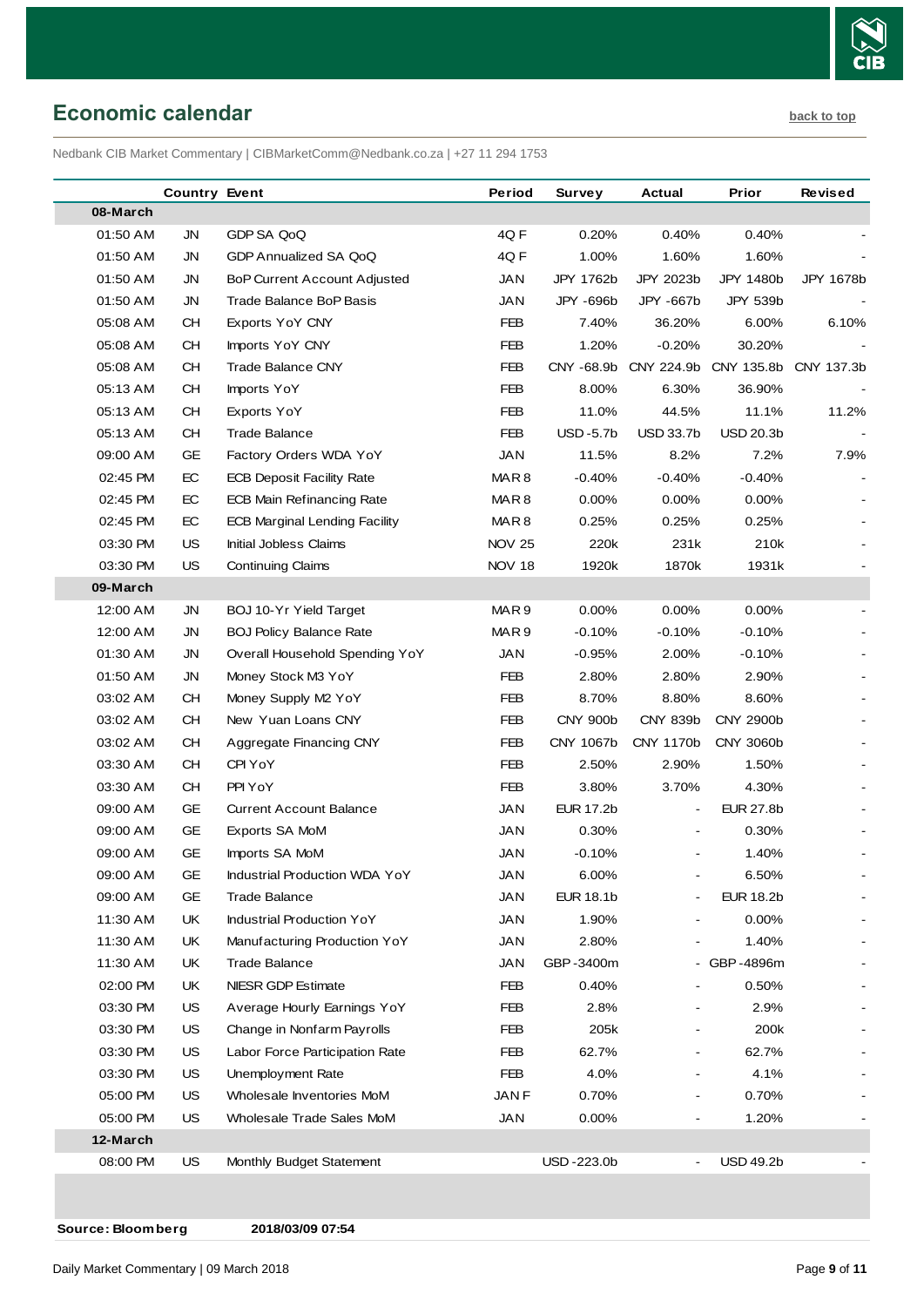

# <span id="page-9-0"></span>**Contacts**

**Treasury: Economic Analyst Reezwana Sumad** (011) 294 1753

**ALM Portfolio Management** (011) 535 4042

**Equities Sales and Distribution** (011) 535 4030/31

**Forex Institutional Sales Desk** (011) 535 4005

**Interest Rate Swaps & FRA's Trading** (011) 535 4004

**Money Market Institutional Sales Desk** (011) 535 4008

**Bond Trading** (011) 535 4021

**Forex Business Banking Sales Desk** (011) 535 4003

**Forex Retail Sales Desk** (011) 535 4020

**Money Market Business Banking Sales Desk** (011) 535 4006

**Non Soft & Soft Commodities Trading** (011) 535 4038

**Credit Derivatives**  (011) 535 4047

**Forex Corporate Sales Desk** JHB (011) 535 4002; DBN (031) 327 3000; CTN (021) 413 9300

**Inflation Trading** (011) 535 4026

**Money Market Corporate Sales Desk** JHB (011) 535 4007; DBN (031) 327 3000; CTN (021) 413 9300

**Preference shares desk** (011) 535 4072